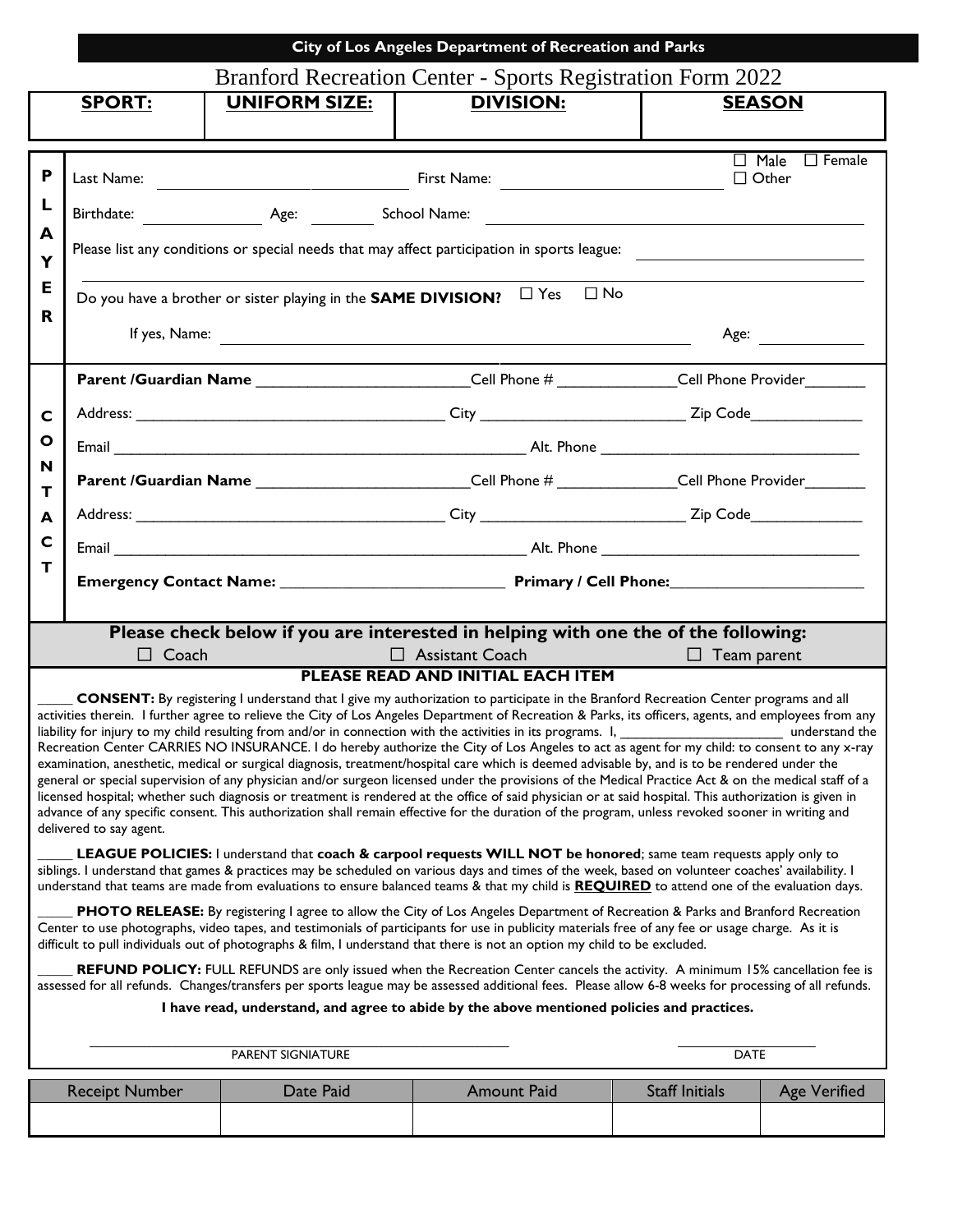# **COVID-19 Acceptance of Risk and Waiver of Liability (COVID-19 Aceptación del Riesgo y Renuncia a la Responsabilidad)**

By my participation I am fully aware that there are a number of risks associated with me and/or my child entering onto City of Los Angeles Department of Recreation and Parks (RAP) property, participating in RAP programs, and utilizing RAP equipment and facilities during the COVID-19 pandemic. This waiver, release, and other representations and covenants set forth herein are given in consideration for RAP permitting me and/or my child to participate in RAP programs during this emergency period.

# **All classes will adhere to all current CDC and LADPH Covid-19 guidelines. Pursuant of City of Los Angeles Ordinance No. 187219 all individuals that are eligible (Ages 12 and over) for the COVID vaccination participating or entering an indoor facility must show proof of COVID-19 Vaccination. A negative weekly test will be required for those under the age of 12 to enter the facility.**

## *Therefore, without limitation, I understand that I and/or my child could contract COVID-19 disease which could result in a serious medical condition requiring medical treatment in a hospital or could possibly lead to death.*

On behalf of myself and/or my child and our heirs, successors and assigns, I knowingly and freely, assume all such COVID-19 related risks, both known and unknown, relating to my and/or my child's entry onto RAP property, participation in RAP programs, and utilization of RAP equipment and facilities as described above, and I hereby forever release, waive, relinquish, and discharge RAP, along with its officers, agents, employees, or other representatives, and their successors and assigns (collectively, the "*City Representatives*"), from any and all COVID-19 related claims, demands, liabilities, rights, damages, expenses, and causes of action of whatever kind or nature, and other losses of any kind, whether known or unknown, foreseen or unforeseen, (collectively, "*Damages*") as a result of me and/or my child entering onto RAP property, participating in RAP programs, and utilizing RAP equipment and facilities as described above, including but not limited to personal injuries, death, disease or property losses, or any other loss, and including but not limited to claims based on the alleged negligence of any City Representative or any other person related to COVID-19 sanitization. I further promise not to sue RAP or any City Representative, and agree to indemnify and hold them harmless from any and all

Damages resulting from me and/or my child's contraction of COVID-19.

(Por favor tenga en cuenta que, con su participación, reconoce que es plenamente consciente de que existen una serie de riesgos asociados con su entrada y / o la de su menor acompañado a la propiedad del Departamento de Recreación y Parques (RAP) de la Ciudad de Los Ángeles, participando en programas de RAP, y utilizando equipos de RAP e instalaciones durante la pandemia de COVID-19. Esta renuncia, divulgación y otras representaciones y convenios establecidos en este documento se dan en consideración para que RAP le permita a usted y / o a su menor acompañado participar en los programas de RAP durante este período de emergencia.

### *Por lo tanto, sin limitación, usted reconoce y entiende que usted y / o su menor acompañado podrían contraer la enfermedad de COVID-19, la cual podría ocasionar una grave infección médica que requiera tratamiento médico en un hospital o posiblemente la muerte.*

*En nombre de usted y / o de su menor acompañado y sus herederos, sucesores y asignados, usted, consciente y libremente asume todos los riesgos relacionados con COVID-19, tanto conocidos como desconocidos, relacionados con su entrada y / o la de su menor acompañado en la propiedad de RAP, participación en programas de RAP y utilización de equipos e instalaciones de RAP como se describe anteriormente, y por la presente libera, renuncia y descarga para siempre RAP, junto con sus oficiales, agentes, empleados u otros representantes, y sus sucesores y asignados (colectivamente, los "Representantes de la Ciudad"), de cualquier reclamo relacionado con COVID-19, demandas, responsabilidades, derechos, daños, gastos y causas de acción de cualquier tipo o naturaleza, y otras pérdidas de cualquier tipo, ya sean conocidas o desconocidas, previsto o imprevisto (colectivamente,"Daños") como resultado de que usted y / o su menor acompañado ingresen a la propiedad de RAP, participen en programas de RAP y utilicen equipos e instalaciones de RAP como se describió anteriormente, incluyendo, entre otros, lesiones personales, muerte, enfermedad o pérdidas de propiedad, o cualquier otra pérdida, y incluye, en otros, reclamos basados en la presunta negligencia de cualquier Representante de la Ciudad o cualquier otra persona relacionada con la desinfección de COVID-19. Además, promete no demandar a RAP ni a ningún Representante de la Ciudad, y acepta indemnizarlos y eximirlos de cualquier daño que resulte en la contracción de COVID-19 de usted y / o su menor acompañado.)* 

#### **AUTHORIZATION TO PARTICIPATE (LA AUTORIZACIÓN PARA PARTICIPAR)**

My child, a minor, has my permission to participate in all the activities. I understand that certain activities by nature have an increased risk of injury, including death, despite extensive measures taken by staff to provide a safe environment and ensure the safety of my child. I understand the nature of games and sports activities and I am aware of the minor's experience and capabilities and believe my child to be qualified, in good health and in proper physical and emotional condition to participate in such activities. I agree to relieve the City of Los Angeles, Department of Recreation & Parks, its officers and agents and employees from any injury to my child in connection with this program. I further understand that the City of Los Angeles Department of Recreation & Parks **CARRIES NO INSURANCE.** 

*(Mi hijo, un menor, tiene mi permiso para participar en todas las actividades. Entiendo que ciertas actividades por naturaleza tienen un mayor riesgo de lesiones, incluida la muerte, a pesar de las amplias medidas adoptadas por el personal para proporcionar un entorno seguro y garantizar la seguridad de mi hijo. Entiendo la naturaleza de los juegos y actividades deportivas y*  soy consciente de la experiencia y capacidades del menor y creo que mi hijo está calificado, con buena salud y en condiciones físicas y emocionales adecuadas para participar en tales *actividades. Estoy de acuerdo en liberar a la Ciudad de Los Ángeles, el Departamento de Recreación y Parques, sus oficiales y agentes y empleados de cualquier lesión a mi hijo en relación con este programa. Además, entiendo que el Departamento de Recreación y Parques de la Ciudad de Los Angeles NO OFRECE SEGURO.)* 

## **CONSENT TO TREATMENT OF A MINOR (AUTORIZACIÓN DE TRATAMIENTO DE UN MENOR) I**, as the parent and /or legal

guardian of the minor participating in this program, do hereby authorize the City of Los Angeles Department of Recreation & Parks to act as agents for the undersigned to consent for any xray examination, anesthetic, medical or surgical diagnosis or treatment and hospital care which is deemed advisable by, and is to be rendered under the general or specialized supervision of any physician licensed under the provisions of the Medicine Practice Act on the staff of the licensed hospital, whether such diagnosis or treatment is rendered at the office of the said physician or a said hospital. It is understood that this authorization is given in advance of any such diagnose, treatment or hospital care which the aforementioned physician in the exercise of their best judgment, may deem advisable. This authorization shall remain effective through the conclusion of the event or program that the minor is participating in, unless revoked sooner in writing and delivered to said agent.

*(Yo, como el padre/guardián del menor participando en este programa, autorizo a la Ciudad de Los Ángeles Departamento de Recreación y Parques que se comporten como agentes en dar autorización en examen de rayos X, anestesia, diagnosis médico o cirugía, tratamiento y hospitalización que es aprobado y vigilado por un Médico licenciado profesional que convive con las provisiones del Medicine Practica Acto en los empleados del hospital licenciado, cuando alguna acción sea requerida en la oficina del Médico o Hospital. Es entendido que esta autorización es dada anteriormente en precaver alguna situación que se requiera alguna acción y el Medico decide que acción sea admisible. Esta autorización será efectiva hasta la conclusión del programa de cual el menor estará participando en y será efectiva hasta que sea sometido en una carta escrita y entregada a el agente en cual el menor estará por el periodo del programa.)* 

Parent/Guardian Name: \_\_\_\_\_\_\_\_\_\_\_\_\_\_\_\_\_\_\_\_\_\_\_\_\_\_\_\_\_\_\_\_\_\_\_Signature:

| Date: |  |
|-------|--|
|       |  |